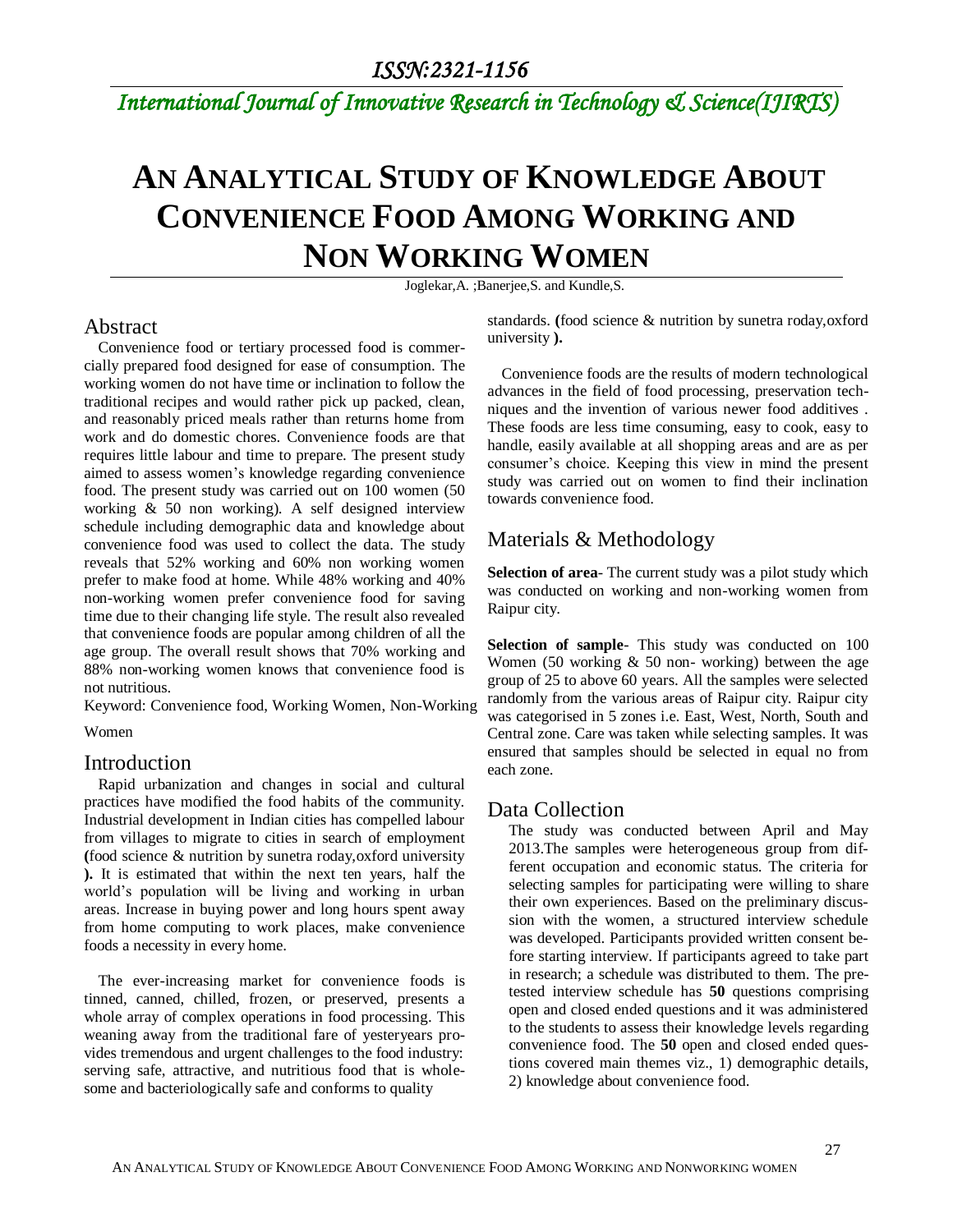# *International Journal of Innovative Research in Technology & Science(IJIRTS)*

The demographic profile contains all the general information about Women such as age, type of family, education, income and occupation.

**Statistical Analysis**- All the results were statistically analysed by using percentage, Frequency and cumulative frequency.

### Results & Discussion

All the results were focused on four main themes that emerged from the data: 1) **demographic details, 2) knowledge about convenience Food**

### Theme no-1 Demographic profile

Table no-1 indicates the demographic profile of all women. Out of 100, 36% working women & 40% non working women were between the age group of 25-35 years.38% working women & 50% non working women were from the age group of 36-50 years. Similarly 22% working women & 10% non working women are from the age group of 51-60 years. Only 4% working women were above the age of 60. The overall age distribution shows that most of the women were between the age group of 36-50 years of age.

The result of educational status of working and non working women shows that only 2% working and non working women had their primary level of education, whereas 12% working and 14% non working women were middle school education. 12% working and 30% non working women had their high school. While 26% working and 36% non working women were found graduate and 48% working women were post graduate and only 18% non working women were post graduate. We did not find any illiterate women in our study.

While analysing results as per caste, it was observed that 48% working and 38% non- working women were belonging to general category. While 30% working & 40% non -working women were from OBC. similarly 10% working and6% non working women were belonging to S.C. category, and only 12% working and 16% non working women were S.T.32% women were having their own monthly income up to 2,000-10,000. While 36% women were having their income up to 11,000-20,000.similarly 16% women were having their income up to 21,000-30,000. And only 16% women were having their income above 30,000.

While analysing type of family it was observed that 16% working & 18% non- working women were belonging to Joint family. 84% working & 82% non working women were having Nuclear family. The changing pattern of family living can be one of the major causes of inclination towards convenience food among women.

#### Figure no-1



figure no-1 depicts the expenditure on food by working and non working women.20% working & 8% non working women were having their monthly expenditure up to 2,000- 4,000 on food. while 34% working and 24% non working women were having their monthly expenditure up to 5,000- 7,000 on food. Similarly 28% working and 42% non working women were having their monthly expenditure up to 8,000-10,000 on food, and 18% working and 26% non working women were having their expenditure above 10,000 on food.





Figure .No.2 depicts the educational status of working and non working women. The Result of present study reveals that only 2% working and non working women had their primary level of education, whereas 12% working and 14% non working women were middle school education. 12% working and 30% non working women had their high school. While 26% working and 36% non working women were found graduate and 48% working women were post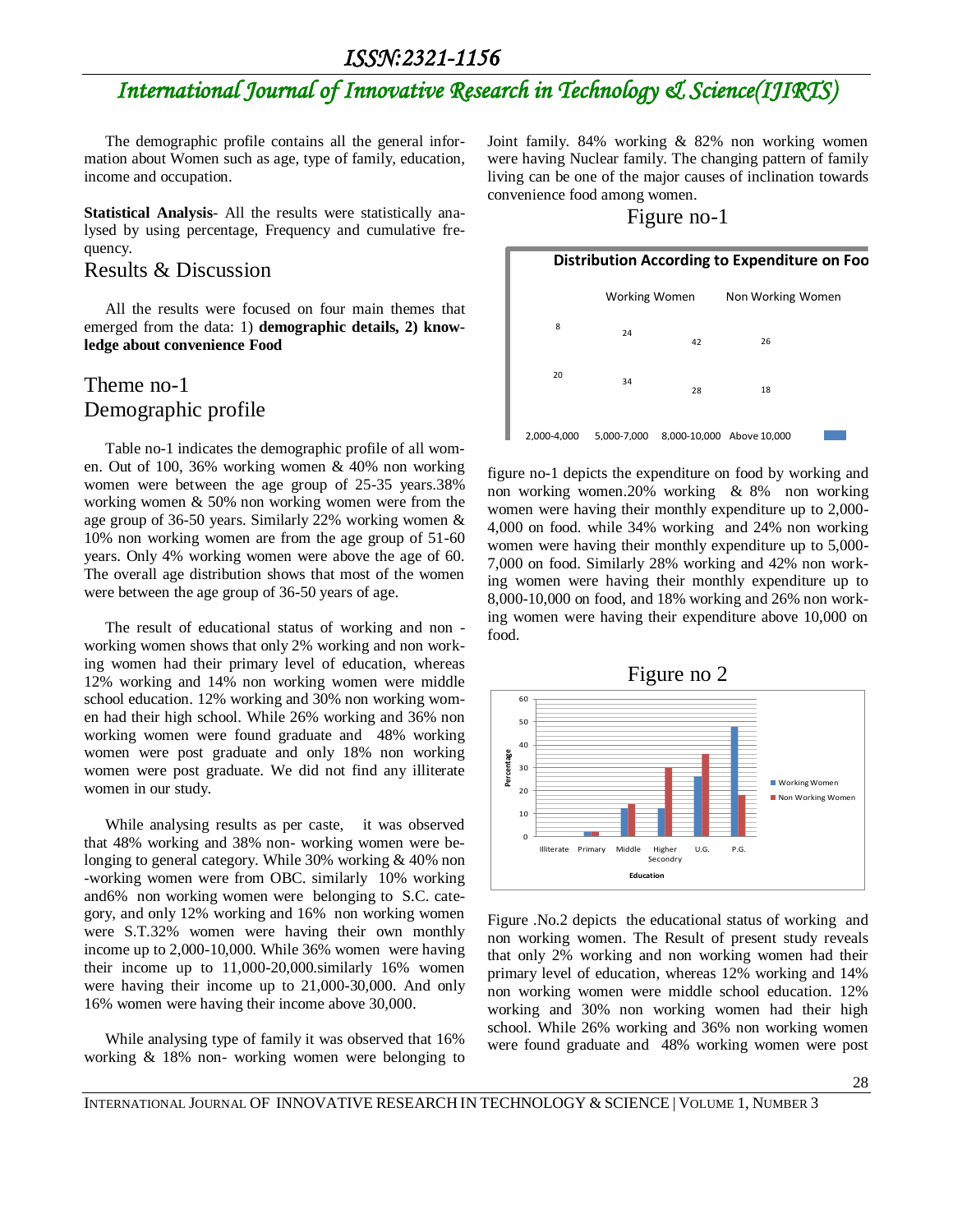# *International Journal of Innovative Research in Technology & Science(IJIRTS)*

graduate and only 18% non working women were post graduate. We did not find any illiterate women in our study.

### **Theme -2**

| Table No-2                                   |
|----------------------------------------------|
| Knowledge about convenience food among women |

|                  | Working Women |      |                    | Non Working Women |      |                 |
|------------------|---------------|------|--------------------|-------------------|------|-----------------|
| S.N              | Fre-          |      | Percen-Cumula-Fre- |                   |      | Percen- Cumula- |
| 0.               | quency        | tage | tive               | quency            | tage | tive            |
|                  |               |      | Fre-               |                   |      | Fre-            |
|                  |               |      | quency             |                   |      | quency          |
| 1.               | Q             | 18   | q                  | 5                 | 10   | 5               |
| 2.               | 18            | 36   | 27                 | 15                | 30   | 20              |
| $\overline{3}$ . | 14            | 28   | 41                 | 14                | 28   | 34              |
| 4.               | 6             | 12   | 47                 |                   | 14   | 41              |
| 5.               | 3             | 6    | 50                 | 9                 | 18   | 50              |



Above table shows the knowledge of convenience food in women.18% working & 10% non working women said that table ready product is convenience food. While 36% working and 30% non working women were said that ready to use product is convenience food .where as 28% working and non working women were said that ready to cook product is convenience food. Similarly 12% working and 14% non working women were said precooked product is convenience food. Only 6% working and 18% non working women were said that canned product is convenience food. It is concluded that most of the women said Ready to use and Ready to cook food is convenient food because it save time and energy.

|    | <b>S.N</b> Working Women |      |                     | Non Working Women |          |                   |
|----|--------------------------|------|---------------------|-------------------|----------|-------------------|
| О. |                          |      |                     |                   |          |                   |
|    | Fre-                     |      | Percen- Cumula-Fre- |                   |          | Percen-   Cumula- |
|    | quency                   | tage | tive                | quency            | tage     | tive              |
|    |                          |      | Fre-                |                   |          | Fre-              |
|    |                          |      | quency              |                   |          | quency            |
|    |                          | 10   |                     |                   | $\gamma$ |                   |

| 2. | $\bigcap$<br>-- |     |             |    | 33          |
|----|-----------------|-----|-------------|----|-------------|
| 3. |                 | I O | 25<br>ر د ا |    | $4^{\circ}$ |
| 4. |                 |     | 38          |    |             |
| 5. | $\sim$          |     | 50          | Ιŏ | 50          |



This table represents the percentage of women from where they buy their food items.10% working and 22% non working women were buying their food items from mall. While 44% working and non working women were buying their food items from general kirana stores.16% working and non working women were buying their food items from near their home or office.24% working and 18% non working women were buying their food items any where. This shows that most of the women prefer kirana store because it is convenient and they think that it is reliable.

|  | Consumption of Ready to eat food by different age group |
|--|---------------------------------------------------------|
|  |                                                         |

| S.N | <b>Working Women</b> |         |              | Non Working Women |         |          |
|-----|----------------------|---------|--------------|-------------------|---------|----------|
| О.  |                      |         |              |                   |         |          |
|     | Fre-                 | Percen- | Cumula- Fre- |                   | Percen- | Cumula-  |
|     | quency               | tage    | tive         | quency            | tage    | tive     |
|     |                      |         | frequen-     |                   |         | frequen- |
|     |                      |         | cy           |                   |         | cy       |
| 1.  | 23                   | 46      | 23           | 24                | 48      | 24       |
| 2.  | 10                   | 2       | 33           | 17                | 34      | 41       |
| 3.  | 0                    | 0       | 33           | 0                 |         | 41       |
| 4.  | 3                    | 6       | 36           |                   | 2       | 42       |
| 5.  | 14                   | 28      | 50           | 8                 | 16      | 50       |

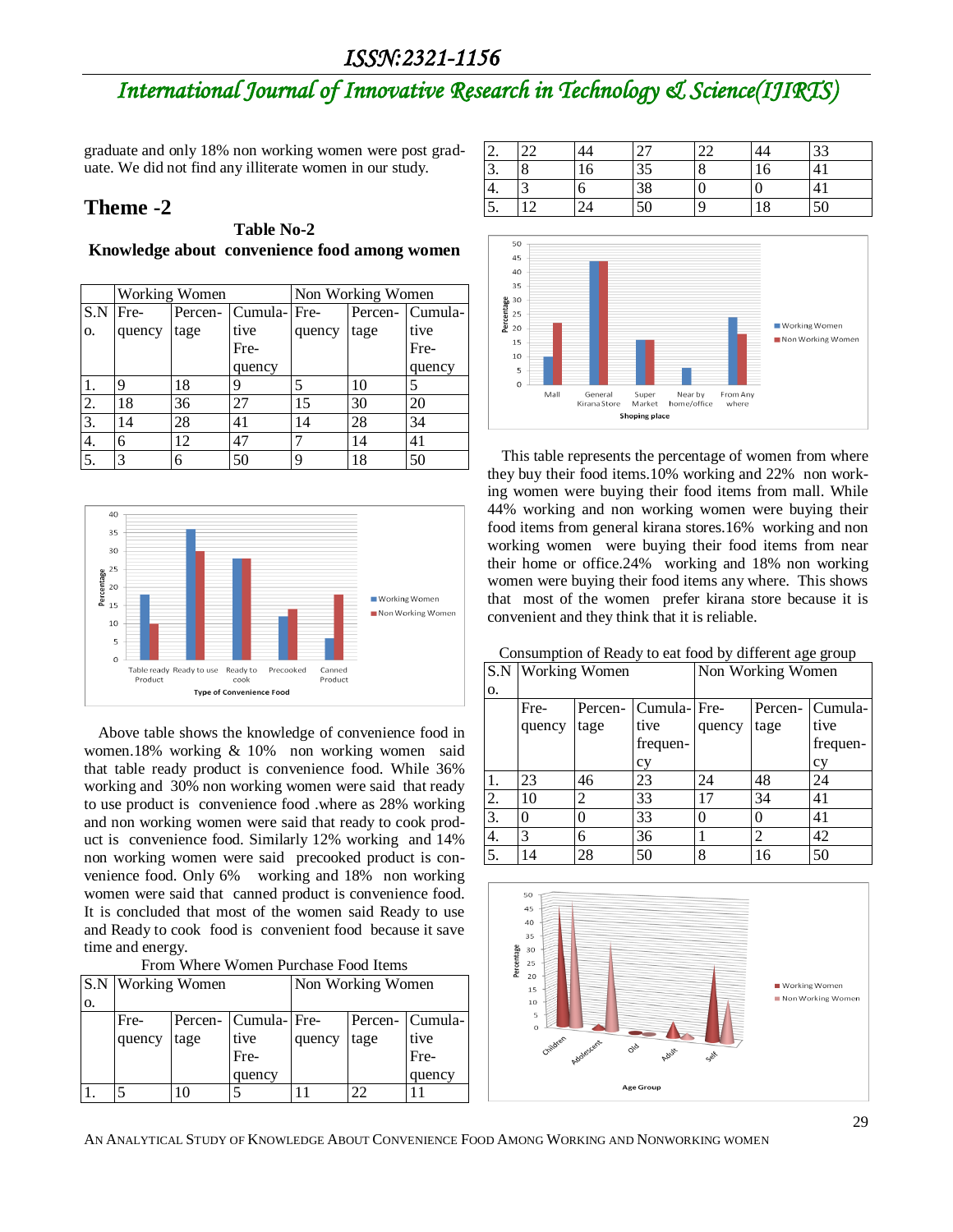# *International Journal of Innovative Research in Technology & Science(IJIRTS)*

This table shows the percentages of age group that consuming convenience food. 46% working and 48% non working women were said that convenience food is generally used by children.2% working and 34% non working women were said that convenience food is used by adolescent. 6% working and 2% non working women were said that convenience food is used by adults.28% working and 16% non working women were said that convenience food is used by self. This data shows that convenience food is mostly used by children and working women also used this because of limitation of time and she wants to save energy. Adolescent group also consumed convenience food because of its taste. Reasons for purchasing Convenience foods

|                          | S.N Working Women |      |                     | Non Working Women |      |                 |
|--------------------------|-------------------|------|---------------------|-------------------|------|-----------------|
| 0.                       |                   |      |                     |                   |      |                 |
|                          | Fre-              |      | Percen- Cumula-Fre- |                   |      | Percen- Cumula- |
|                          | quency            | tage | tive                | quency            | tage | tive            |
|                          |                   |      | frequen-            |                   |      | frequen-        |
|                          |                   |      | cy                  |                   |      | cy              |
| $\overline{1}$ .         | 22                | 44   | 22                  | 13                | 26   | 13              |
| $\overline{2}$ .         | 4                 | 8    | 26                  | 5                 | 10   | 18              |
| $\overline{\mathcal{E}}$ | 9                 | 18   | 35                  | 8                 | 16   | 26              |
| 4.                       | 2                 | 4    | 37                  | 5                 | 10   | 31              |
| $\overline{5}$ .         | 13                | 26   | 50                  | 19                | 38   | 50              |



This table shows the reasons for buying the convenience food by women.44% working and 26% non working women were used this food for saving time.8% working and 10% non working women were used this food for saving energy.18% working and 16% non working women were used this food because it is easily available.4% working and 10% non working women were used this food because of fascinating advertisement on t.v.26% working and 38% non working women were used this food because of changing lifestyle. This result reveals that most women consumed this product for saving time. and the saved time they want to

spend on other work. Some women said that due to changing of lifestyle , they used.Nutrients in Convenience Food

| S.<br>N <sub>o</sub> | Working Women       |                |                                  | Non Working Women   |                |                                     |
|----------------------|---------------------|----------------|----------------------------------|---------------------|----------------|-------------------------------------|
|                      | Fre-<br>quen-<br>cy | Percen<br>tage | Cumu<br>lative<br>fre-<br>quency | Fre-<br>quen-<br>cy | Percen<br>tage | $Cumu-$<br>lative<br>fre-<br>quency |
|                      | 12                  | 24             | 12                               | 8                   | 16             |                                     |
| 2.                   | 38                  | 76             | 50                               | 42                  | 84             | 50                                  |



This table shows the Nutritional knowledge among women. 24% working and 16% non working women said that convenience food contain Nutrients like Protein. Whereas 76% working and 84% non working women said that convenience food doesn't contain any Nutrients.

| S.<br>No | Working Women       |                |                                   | Non Working Women   |                |                                   |
|----------|---------------------|----------------|-----------------------------------|---------------------|----------------|-----------------------------------|
|          | Fre-<br>quen-<br>cy | Percen<br>tage | Cumu-<br>lative<br>fre-<br>quency | Fre-<br>quen-<br>cy | Percen<br>tage | Cumu-<br>lative<br>fre-<br>quency |
| 1.       | 12                  | 24             | 12                                | 8                   | 16             | 8                                 |
| 2.a      | 21                  | 42             | 33                                | 22                  | 44             | 30                                |
| b.       | 17                  | 34             | 50                                | 20                  | 40             | 50                                |

This table shows the knowledge of nutrients in convenience food among women.24% working and 16% non working women were said that convenience food contain nutrients. 42% working and 44% non working women were said that convenience food is not nutritious because during processing many Nutrients lost.34% working and 40% non working

INTERNATIONAL JOURNAL OF INNOVATIVE RESEARCH IN TECHNOLOGY & SCIENCE | VOLUME 1, NUMBER 3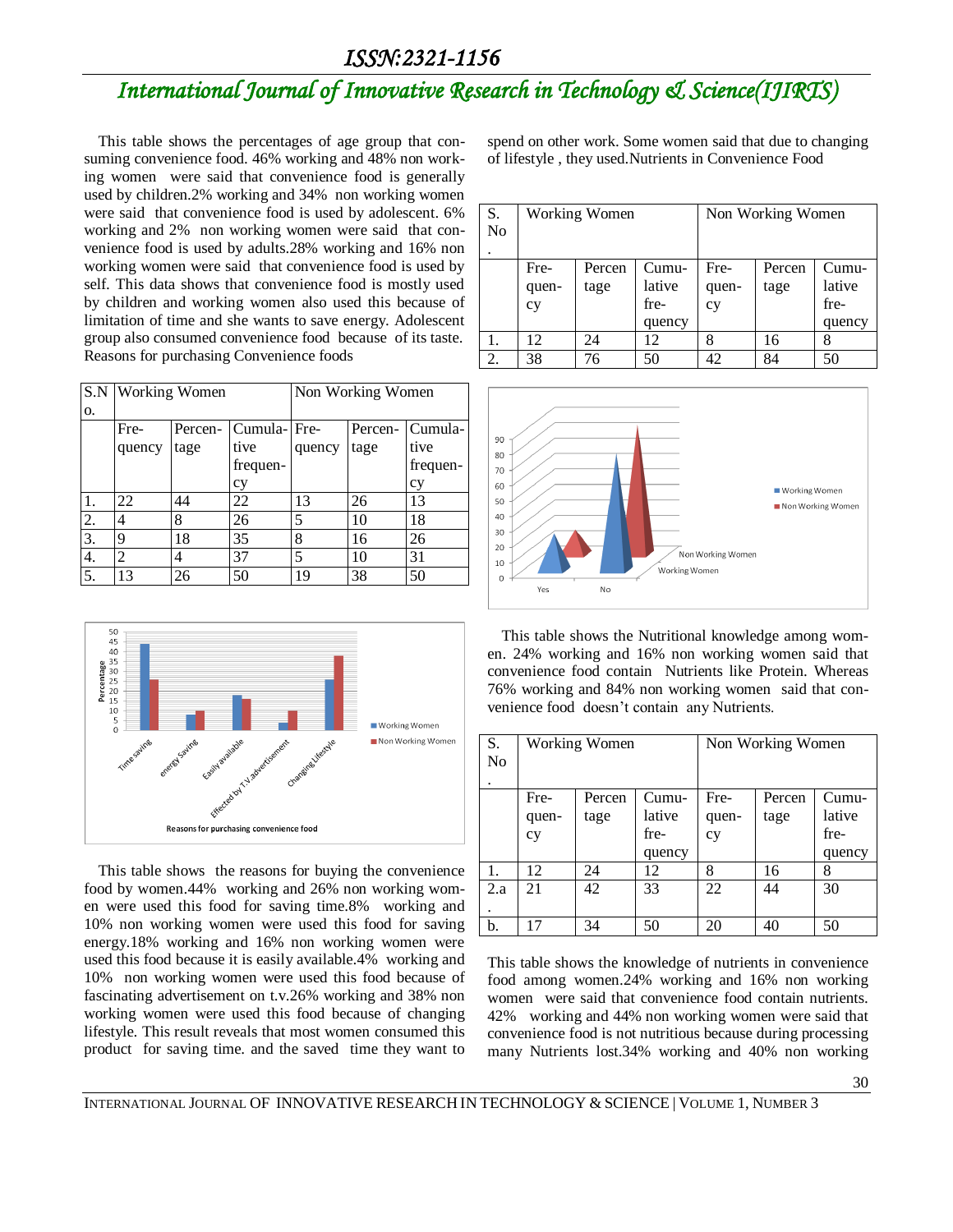## *International Journal of Innovative Research in Technology & Science(IJIRTS)*

women were said it contain no nutrients because if we open the packet of convenience food ,it is compulsory to finish at a time because once we open it, they loss all nutrients.



Ready to eat food are Nutritious

|    | <b>S.N</b> Working Women |      |                     | Non Working Women |      |                 |
|----|--------------------------|------|---------------------|-------------------|------|-----------------|
| 0. |                          |      |                     |                   |      |                 |
|    | Fre-                     |      | Percen- Cumula-Fre- |                   |      | Percen- Cumula- |
|    | quency                   | tage | tive                | quency            | tage | tive            |
|    |                          |      | frequen-            |                   |      | frequen-        |
|    |                          |      | cy                  |                   |      | cy              |
|    | 15                       | 30   | 15                  |                   |      |                 |
|    | 35                       | 70   | 50                  | 44                | 88   | 50              |



This table reveals the knowledge regarding the nutritious value of ready to eat food in women.30% working and 12% non working women were thought that ready to eat food is nutritious. Where as 70% working and 88% non working women were thought that ready to eat food is not nutritious. This result shows that women are aware about the nutritious knowledge of convenience food. But due to saving energy and time they used it.

### **Discussion and Conclusion**

Current study was aimed to explore the factors responsible for the Knowledge towards convenience food among women from Raipur city. It was concluded that the women were distributed over age 25 to above 60 years. About 74% working & 54% non working women were having their qualification graduate and above. The 36% working women were having their monthly income up to Rs.20,000 and 46% working and 68% nonworking women spend more than Rs . 8,000 on food. The 84% working & 82% non working women were belonging to nuclear family. 36% working and 30% non working women were said that ready to use product is convenience food. 52% working and 60% non working women prefer to make food in home, and the remaining women wants to prefer convenience food for saving time, effort & energy. The convenience food mostly consumed by children because of its taste. But both the working and non working women said that convenience food is not nutritious. But due to changing of life style and for saving time women consumed the convenience food. This results shows that women having knowledge of convenience food because of their educational status. Women were collected the information from TV. , newspaper, magazines, and internet.

#### References

- [1]. Aloia,R.C. , Gasevic,D. ,Yusuf,S. ,Teo,K. Chock anam,A.Patro,K.B.Kumar,RLear,A.S(2013).Differe nces in perceptions and fast food eating behaviours between Indians living in high and low income neighbourhoods of chandigarh,India.*Nutrition ,Journal 12:4*
- [2]. ASSOCHAM survey ,(2011)Majority of Working Couple inclined towards fast food.
- [3]. Berghofer,E.(2005).Exploitation of Convenience Food in View of a Diet Diversification for Better Nutrition.Forum Nutrition,57,112-23
- [4]. Buckleya,M. ,Cowana,C. and Mccarthyb,M.(2007). The Convenience food Market in Great Britain: Convenience Food Lifestyle Segments.*Vol.106, Issue 2*,106-127
- [5]. Chang.W.Y,polonsky.J.Mand Junek.O(2002).Australian and Newzealand Marketing Academy.Thyme,Maree., Deans,Kenneth R. and Gnoth,Juergen(ed.)3-5 December 2007, University of Otago,Dunedin, New Zealand
- *[6].* Jang,J.Y. ,Kim,G.W. and Yang,S.I.(2009).Food Related Life Style Segment and Mature Consumers at-